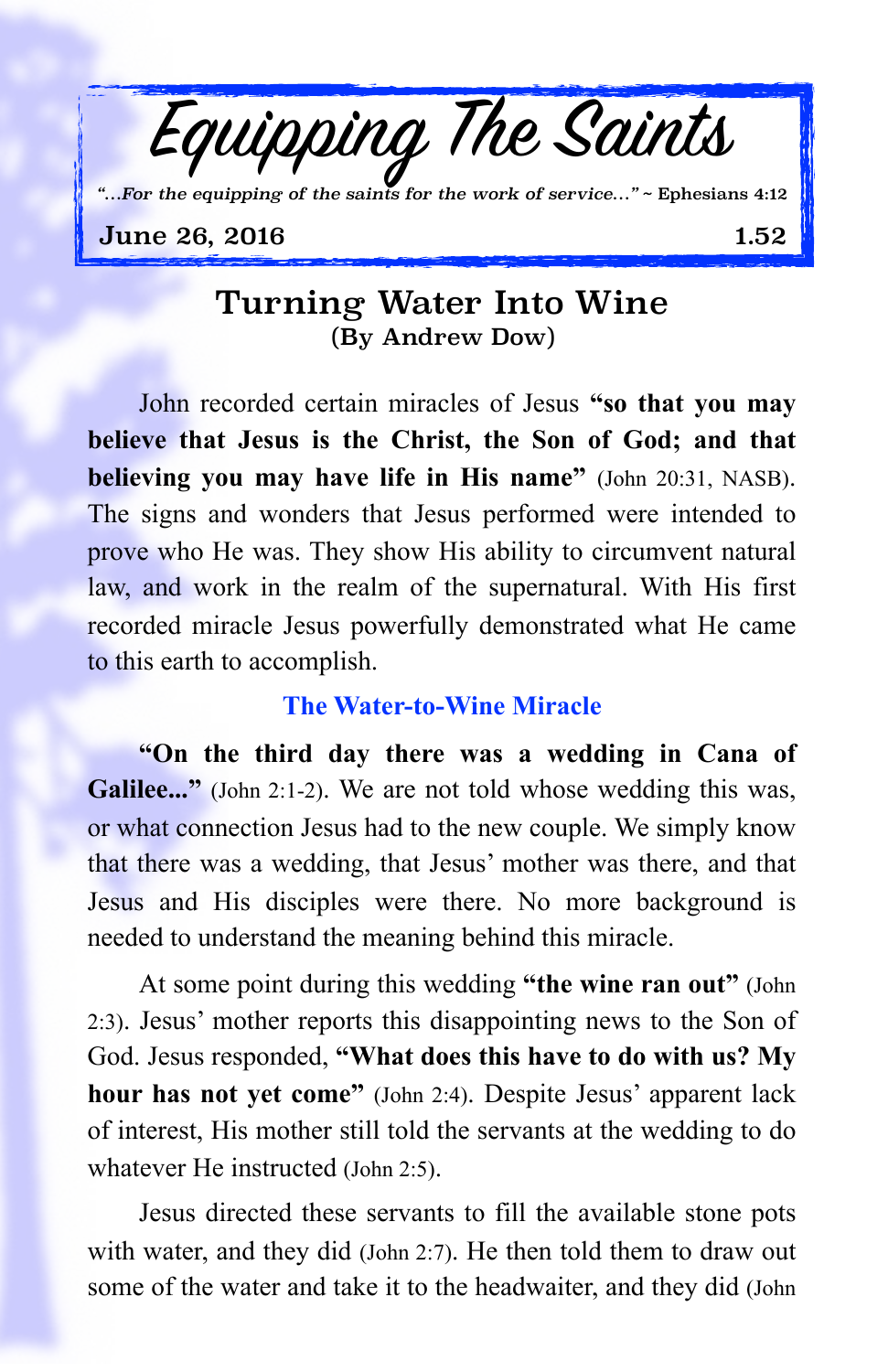2:8). After tasting Jesus' creation, the headwaiter said to the bridegroom, **"Every man serves the good wine first... but you have kept the good wine until now"** (John 2:9-10).

John concludes this short record by saying, **"This beginning of His signs Jesus did in Cana of Galilee, and manifested His glory, and His disciples believed in Him"** (John 2:11).

## **Foreshadowing The Cross**

Whenever we explore historical accounts such as this, we must be careful not to spiritualize everything, or make dramatic points of simple details. However, it would be a mistake not to recognize that every detail was recorded just as God desired (cf. 2 Tim. 3:16-17). Remember, John recorded these miracles so that we may **"believe that Jesus is the Christ, the Son of God"** (John 20:31). Therefore, it is only proper that we be open to the possibility that these miracles convey some deep meaning about who Jesus is, and what He came to do. Consider some observations from this miracle.

First, don't neglect the overall point of the miracle! This miracle shows us that Jesus can take something common and turn it into something extraordinary. He demonstrates this ability by transforming water into the best wine available. In performing this miracle, Jesus proves Himself to be the Creator (cf. John 1:2), and He proves His ability to recreate us (2 Cor. 5:17)!

Following this line of thought, Jesus made it possible for us to be recreated through His death, burial, and resurrection. Interestingly enough, there seem to be several ways in which these events are foreshadowed in this miracle:

After His mother informed Him of the wine-less situation, Jesus' response was, **"My hour has not yet come"** (John 2:4). Jesus uses this term **"hour"** frequently in the gospel of John to refer to His ultimate and final glorification at His death, burial, and resurrection (cf. John 7:30; 8:20; 12:23, 27-28; 13:1; 17:1). In this miracle we see Jesus informing those close to Him that the hour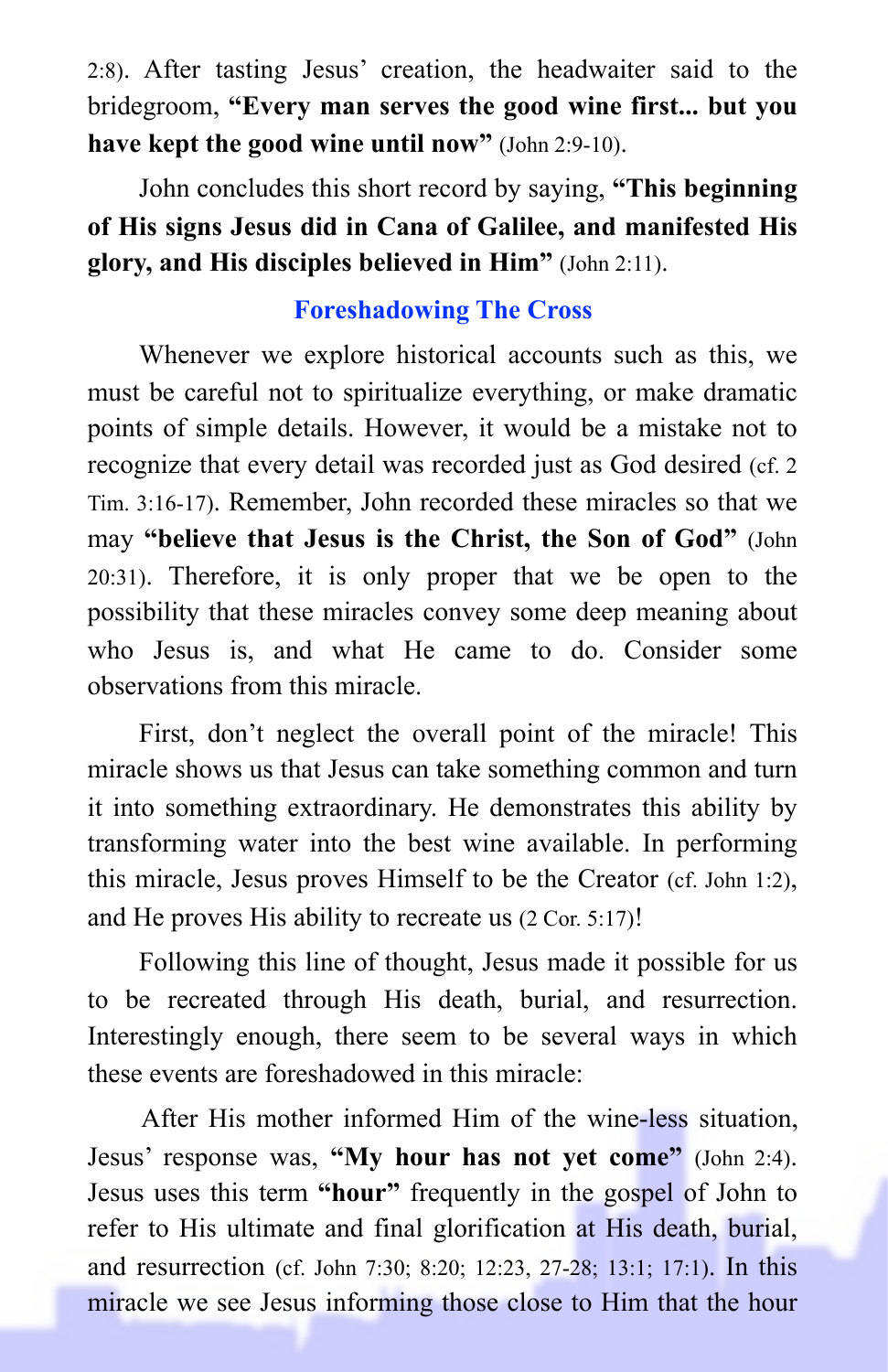is not yet come, but then He proceeds to give them a glimpse into what they can expect when that hour does come!

If we recognize that in Scripture the term **"wine"** may refer to grape juice (cf. Isa. 65:8), it seems significant that Jesus creates wine to fulfill these people's needs. Mark records an occasion before Christ's death in which Jesus gave his disciples **"fruit of the vine"** (Mark 14:25) and said, **"This is my blood of the covenant, which is poured out for many"** (Mark 14:24). Is it by coincidence that grape juice is used in both situations? Is it possible that the record of the water-to-wine miracle is pointing us forward to the time when Jesus would provide His blood for the salvation of many? This would make His mother's statement all the more significant: **"They have no wine"** (John 2:3). Jesus provided the wine for this wedding, just as He would provide His blood for all mankind!

Another seemingly small detail is found in John 2:1, **"On the third day there was a wedding in Cana of Galilee..."** The fact that this miracle took place **"on the third day"** is interesting. Why did John include those words? Was it merely for the historical accuracy, or was he trying to make a connection in our minds? Paul explained to the Corinthians that **"Christ died for our sins according to the Scriptures, and that He was buried, and that He was raised on the third day"** (1 Cor. 15:3-4). Christ's resurrection is the irrefutable display of His authority over life and death. In one sense, Christ's resurrection solidified the means by which we can be recreated into a new creature in Him. How wonderful that this miracle took place **"on the third day"** as did Christ's glorious resurrection!

#### **Lessons From the Water-to-Wine Miracle**

*First, without Jesus we are nothing.* Just like the water that Jesus transformed into wine, we must be transformed by Christ into a new creature (cf. 2 Cor. 5:17). Paul describes us as God's **"workmanship, created in Christ Jesus for good works"** (Eph. 2:10), and he tells us to **"put on the new self, which in the**